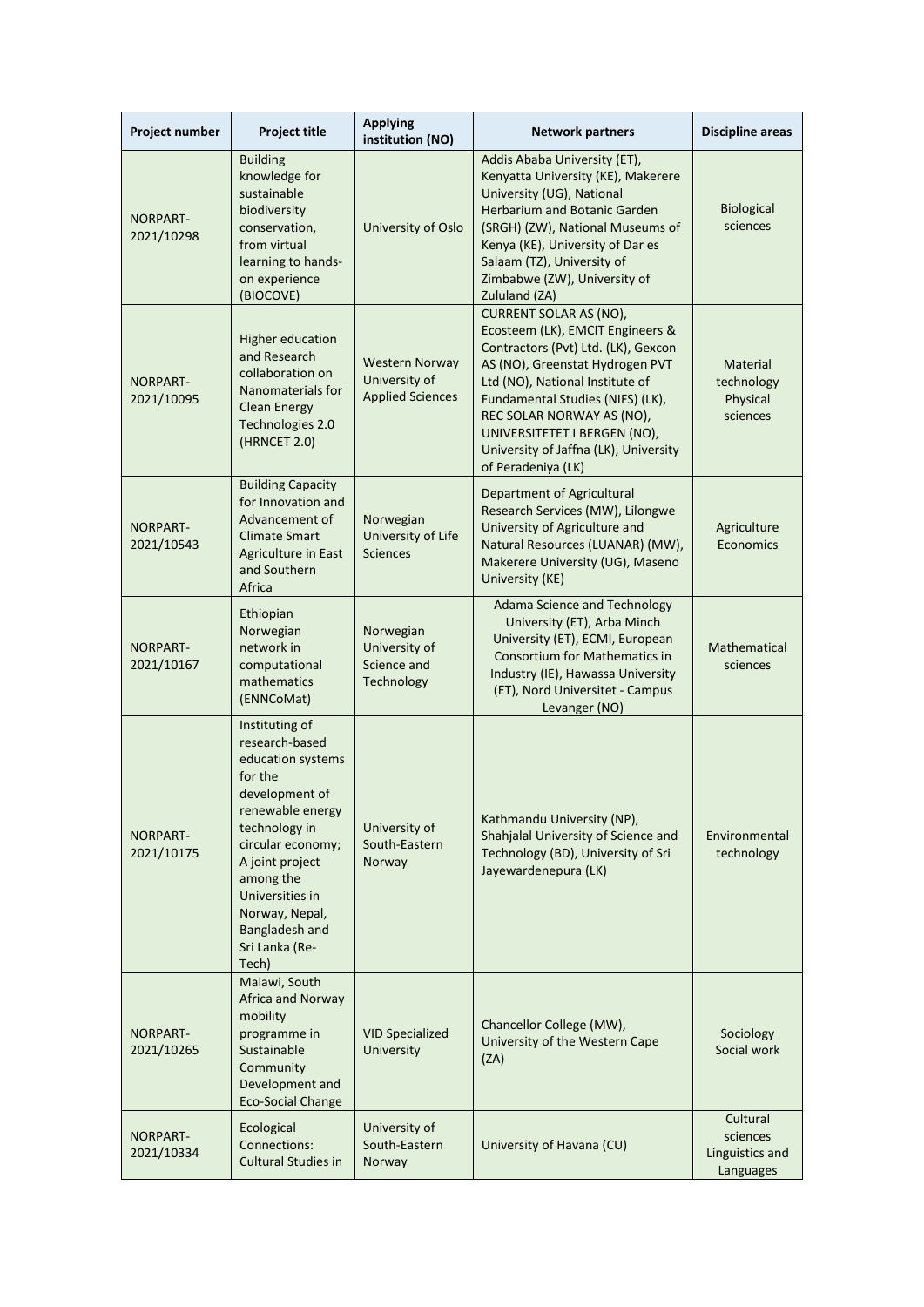|                               | Cuba and Norway<br>(ECOCON)                                                                                                                                                |                                                         |                                                                                                                                                                                                                                                                                                    | Literature                                                                                            |
|-------------------------------|----------------------------------------------------------------------------------------------------------------------------------------------------------------------------|---------------------------------------------------------|----------------------------------------------------------------------------------------------------------------------------------------------------------------------------------------------------------------------------------------------------------------------------------------------------|-------------------------------------------------------------------------------------------------------|
| NORPART-<br>2021/10027        | North-South-<br>Alliance for<br>inclusive water,<br>sanitation, and<br>hygiene<br>(All4WASH)                                                                               | Norwegian<br>University of<br>Science and<br>Technology | Addis Ababa University (ET),<br>Kampala International University<br>(UG), Kwame Nkrumah University<br>of Science and Technology (KNUST)<br>(GH), National School of Engineers<br>Bamako (ML), The Nelson Mandela<br>African Institute of Technology<br>(NM-AIST) (TZ), University of Venda<br>(ZA) | Environmental<br>technology<br>Ecology,<br>Environmental<br><b>Sciences</b>                           |
| NORPART-<br>2021/10244        | <b>NORPART</b><br>Expanding<br>Horizons in<br>Journalism and<br><b>Media Studies</b>                                                                                       | Oslo Metropolian<br>University                          | Makerere University (UG),<br>Universidad Autónoma Indígena<br>Intercultural (CO), University of Dar<br>es Salaam (TZ), University of the<br>Autonomous Regions of the<br>Carribean Coast of Nicaragua (NI),<br>University of the Witwatersrand<br>(ZA)                                             | Media studies<br>and journalism                                                                       |
| <b>NORPART-</b><br>2021/10345 | <b>Establishing the</b><br>Circular Economy-<br>based livestock<br>sector through<br>collaborative<br><b>Educational and</b><br><b>Research activities</b><br>(CEER)       | <b>Nord University</b>                                  | Agriculture and Forestry University<br>(AFU) (NP), Kathmandu University<br>(NP)                                                                                                                                                                                                                    | Agriculture<br>Environmental<br>technology                                                            |
| NORPART-<br>2021/10406        | Sustainability<br>education in<br>Guatemala,<br>Colombia and<br>Norway (SEEDs)                                                                                             | University of<br>South-Eastern<br>Norway                | ARCAS (GT), Defensores de la<br>Naturaleza (GT), San Carlos<br>University (GT), Universidad del<br>Rosario (CO), Universidad del Valle<br>de Guatemala' (GT)                                                                                                                                       | Economics<br>Agriculture<br>Ecology,<br>Environmental<br><b>Sciences</b><br>Cultural<br>sciences      |
| <b>NORPART-</b><br>2021/10502 | Curricula<br>Development and<br><b>Capacity Building</b><br>in Applied<br><b>Computer Science</b><br>for Pakistani<br><b>Higher Education</b><br>Institutions<br>(CONNECT) | Norwegian<br>University of<br>Science and<br>Technology | Sukkur IBA University (PK)                                                                                                                                                                                                                                                                         | Computer<br>sciences                                                                                  |
| <b>NORPART-</b><br>2021/10508 | Partnership for<br><b>Education in</b><br>Refugee-Host<br>Contexts: Joint<br>learning towards<br>food security and<br>sustainable<br>development in<br>Uganda              | Norwegian<br>University of Life<br><b>Sciences</b>      | Centre for African Research-<br>Northern Uganda Research Centre<br>(UG), Gulu University (UG),<br>Makerere University (UG)                                                                                                                                                                         | Agriculture<br>Gender studies<br>Ecology,<br>Environmental<br><b>Sciences</b>                         |
| <b>NORPART-</b><br>2021/10070 | <b>Capacity Building</b><br>in Integrated<br>Water, Sanitation<br>and Hygiene for<br><b>ONE HEALTH</b><br>(WASH4ONEHEAL<br>TH)                                             | University of<br>South-Eastern<br>Norway                | Bahir Dar University (ET), Jimma<br>University (ET), Kotebe<br>Metropolitan University (ET),<br>Norwegian University of Life<br>Sciences (NO),                                                                                                                                                     | Environmental<br>technology<br>Ecology,<br>Environmental<br><b>Sciences</b><br><b>Health sciences</b> |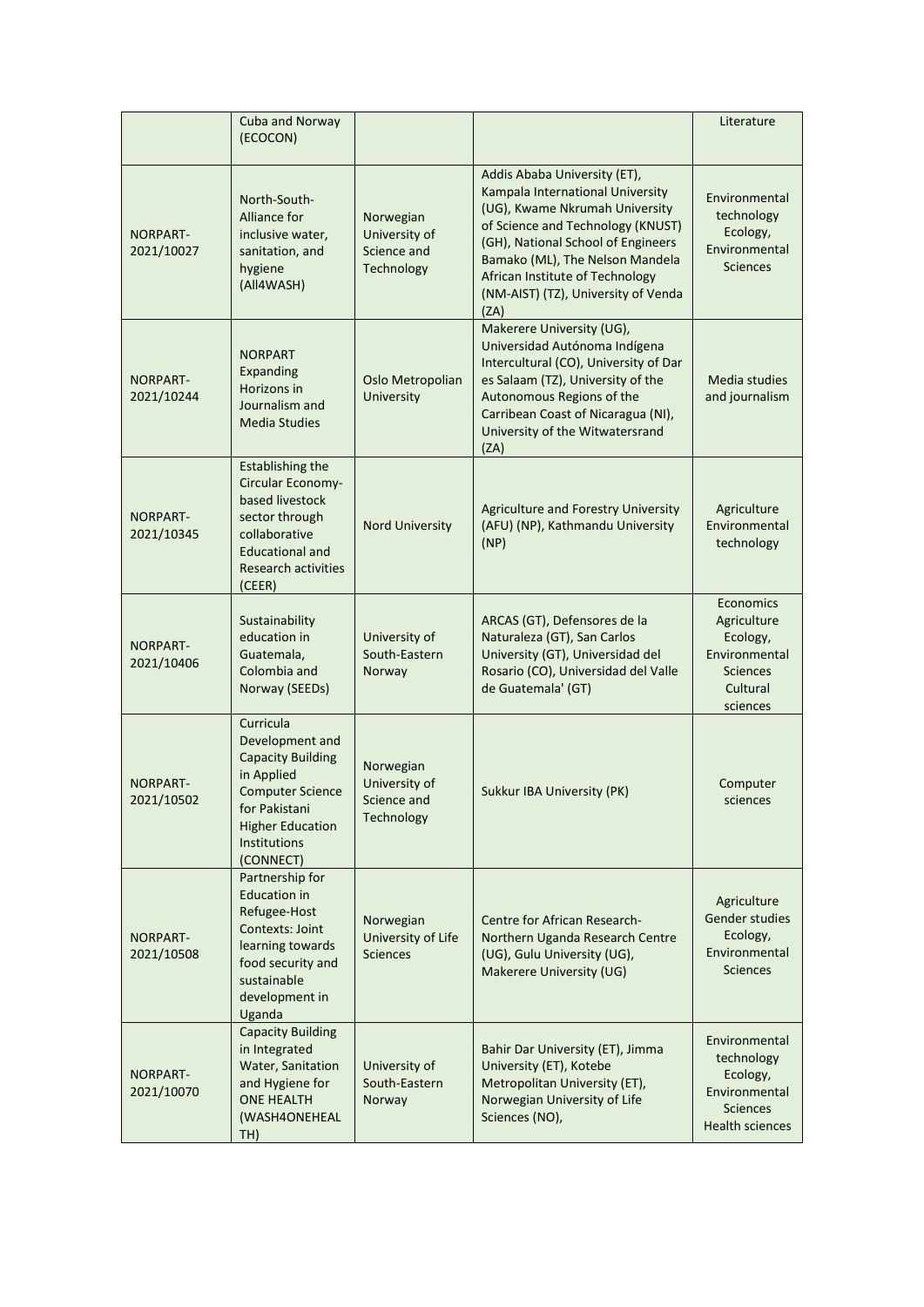| <b>NORPART-</b><br>2021/10205 | Developing<br><b>EDucation with</b><br>Input from<br>CoordinATED<br>research students<br>(DEDICATED)                                                                                                                                        | University of Oslo                                        | Eduardo Mondlane University (MZ),<br>University of Dar es Salaam (TZ),<br>University of Malawi (MW)                                                | Information,<br>computer and<br>communication<br>technology<br><b>Health sciences</b>    |
|-------------------------------|---------------------------------------------------------------------------------------------------------------------------------------------------------------------------------------------------------------------------------------------|-----------------------------------------------------------|----------------------------------------------------------------------------------------------------------------------------------------------------|------------------------------------------------------------------------------------------|
| <b>NORPART-</b><br>2021/10332 | <b>PROMOTING</b><br><b>SUSTAINABILITY</b><br>OF HIGHER<br><b>EDUCATION</b><br><b>THROUGH</b><br><b>GLOBAL</b><br>COLLABORATION,<br><b>STUDENT</b><br><b>PROGRAM</b><br>DEVELOPMENT,<br><b>MOBILITY AND</b><br><b>TRAINING</b><br>(EDUPROMO) | Norwegian<br>University of Life<br><b>Sciences</b>        | Makerere University (UG), Mbeya<br>University of Science and<br>Technology (TZ), University of Dar<br>es Salaam (TZ), University of<br>Zambia (ZM) | Veterinary<br>medicine<br><b>Public health</b>                                           |
| <b>NORPART-</b><br>2021/10373 | Strengthening<br>education,<br>research and<br>innovation<br>capacity in<br>sustainable energy<br>for economic<br>development                                                                                                               | Norwegian<br><b>University of Life</b><br><b>Sciences</b> | Moi University (KE)                                                                                                                                | Mechanical<br>engineering<br>Economics<br>Ecology,<br>Environmental<br><b>Sciences</b>   |
| <b>NORPART-</b><br>2021/10403 | Applied<br>Informatics for<br><b>Energy System</b><br>Integration (AIESI)                                                                                                                                                                   | University of<br>Stavanger                                | Arab Academy for Science,<br><b>Technology, and Maritime</b><br>Transport (EG), Palestine Ahliya<br>University (PS)                                | Mechanical<br>engineering<br>Information,<br>computer and<br>communication<br>technology |
| <b>NORPART-</b><br>2021/10434 | Enhanced<br>partnership for<br>research capacity<br>of next generation<br>of nutrition<br>researchers in<br>Norway, Tanzania<br>and DR-Congo<br>(EPRENUT)                                                                                   | University of<br>Bergen                                   | Muhimbili University of Health and<br>Allied Sciences (TZ), University of<br>Kinshasa (CD)                                                         | Public health                                                                            |
| NORPART-<br>2021/10488        | EPHAM:<br><b>Enhancing Public</b><br><b>Health Capacity</b><br>through Academic<br>Network and<br>Mobility - VID,<br>Ambo, and Jimma<br>Universities<br>Collaborative<br>Project                                                            | <b>VID Specialized</b><br>University                      | Ambo University (ET), Jimma<br>University (ET)                                                                                                     | Public health<br><b>Health sciences</b><br>Educational<br>sciences                       |
| NORPART-<br>2021/10586        | <b>Enhancing Ethics</b><br>and Integrity<br>Capacity in<br><b>Medical Research</b><br>and Clinical<br>Practice<br>(ETHIMED)                                                                                                                 | University of Oslo                                        | University of Dar es Salaam (TZ),<br>University of Rwanda (RW)                                                                                     | <b>Health sciences</b><br>Philosophy                                                     |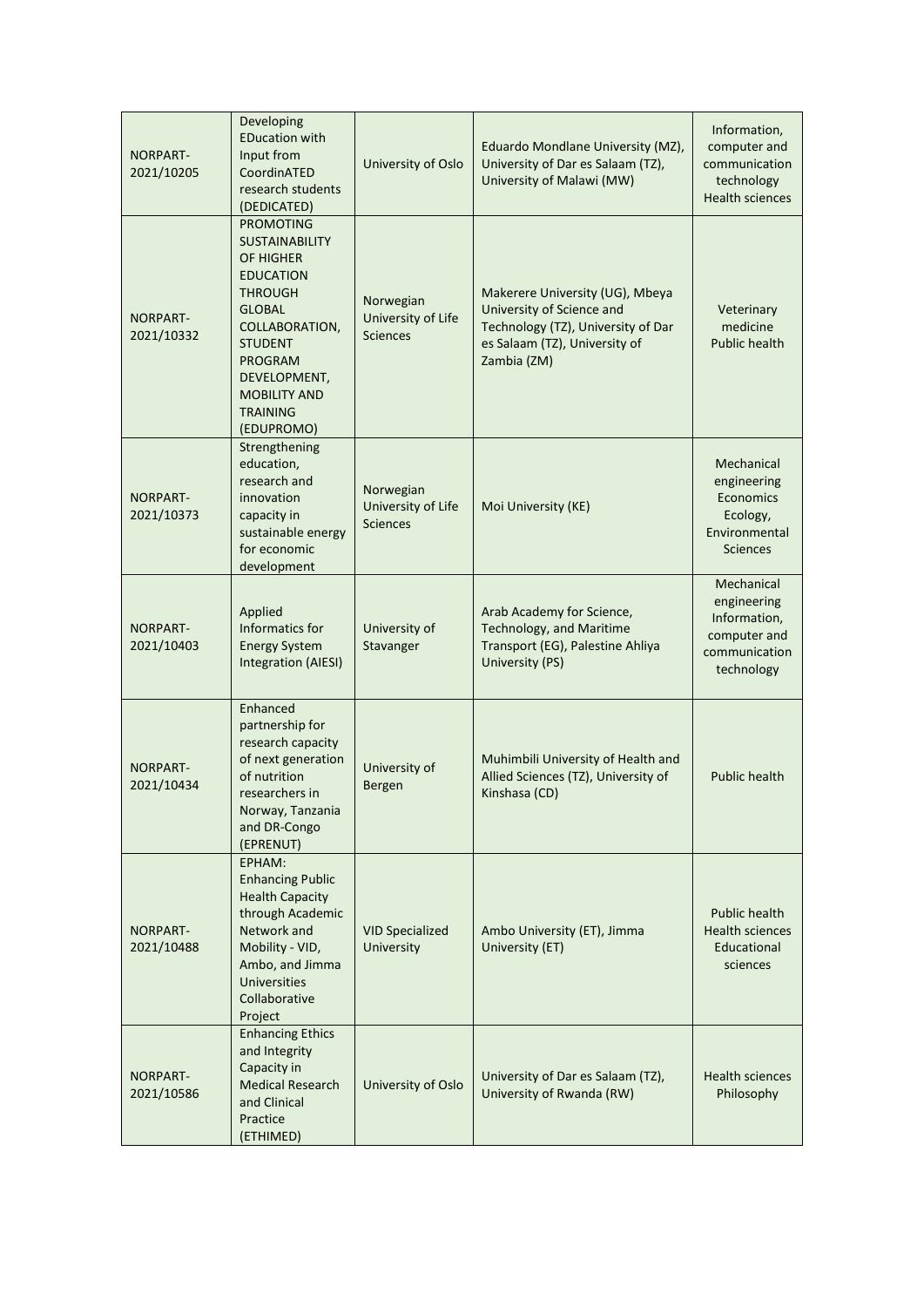| <b>NORPART-</b><br>2021/10358 | <b>Improving Health</b><br>Professional<br><b>Education and</b><br>capacity in<br>Experimental<br>epidemiology-<br>Bergen-Makerere<br>(HePEd)                         | University of<br>Bergen                                        | Makerere University (UG)                                                                                                                                                                                                                                                                      | Educational<br>sciences<br><b>Public health</b><br>Clinical<br>medicine                                              |
|-------------------------------|-----------------------------------------------------------------------------------------------------------------------------------------------------------------------|----------------------------------------------------------------|-----------------------------------------------------------------------------------------------------------------------------------------------------------------------------------------------------------------------------------------------------------------------------------------------|----------------------------------------------------------------------------------------------------------------------|
| NORPART-<br>2021/10475        | <b>Exchanges</b><br>between Norway<br>and Latin America<br>to facilitating<br>excellent joint<br>graduate<br>education in<br>biodiversity<br>genomics                 | Norwegian<br>University of<br>Science and<br>Technology        | Universidad del Rosario (CO),<br>Universidad del Valle (CO),<br>Universidad Icesi (CO), Universidad<br>Nacional Mayor de San Marcos<br>(PE), UNIVERSITETET I BERGEN<br>(NO), UNIVERSITETET I OSLO (NO)                                                                                        | Biological<br>sciences<br>Ecology,<br>Environmental<br><b>Sciences</b>                                               |
| NORPART-<br>2021/10562        | Palestine-Norway<br>Partnership to<br>Enhance<br>Population<br>Genomics<br>Education,<br>Research, and<br>Outreach to the<br>Professional-<br>Community<br>(PaNomics) | Norwegian<br>University of<br>Science and<br><b>Technology</b> | Al-Ahli Hospital (PS), Palestine<br>Polytechnic University (PS),<br>Syndicate of Palestinian<br>Pharmacists (PS), University of<br>Bethlehem (PS)                                                                                                                                             | <b>Health sciences</b><br><b>Public health</b><br>Computer<br>sciences<br>Biotechnology                              |
| NORPART-<br>2021/10348        | <b>Better health</b><br>through<br>partnership in<br>higher education<br>and bilateral<br>student mobility:<br>collaboration<br>between Pakistan<br>and Norway        | University of<br>Bergen                                        | Ghulab Devi Chest Hospital,<br>Pakistan (PK), Institute of Public<br>Health (PK), Institute of Public<br>Health-Quetta (PK), IRD- Interactive<br>Research and Development (PK),<br>Lahore University of Management<br>Sciences (PK), Social and Health<br>Inequalities Network (SHINe) (PK)   | <b>Health sciences</b>                                                                                               |
| NORPART-<br>2021/10436        | Quantum<br>Technology<br>Education<br>Consortium<br>between Norway,<br>South America<br>and Cuba<br>(QTECNOS)                                                         | University of Oslo                                             | <b>NORDIC QUANTUM COMPUTING</b><br>GROUP AS (NO), Sociedad Cubana<br>de Física (CU), The Association of<br>Colombian State Universities of the<br>Caribbean SUE-Caribe (CO),<br>Universidad del Valle (CO),<br>Universidad Nacional Mayor de San<br>Marcos (PE), University of Havana<br>(CU) | Physical<br>sciences<br><b>Material</b><br>technology<br>Information,<br>computer and<br>communication<br>technology |

In December 2021 we are happy to announce that we also could include these projects as funded: